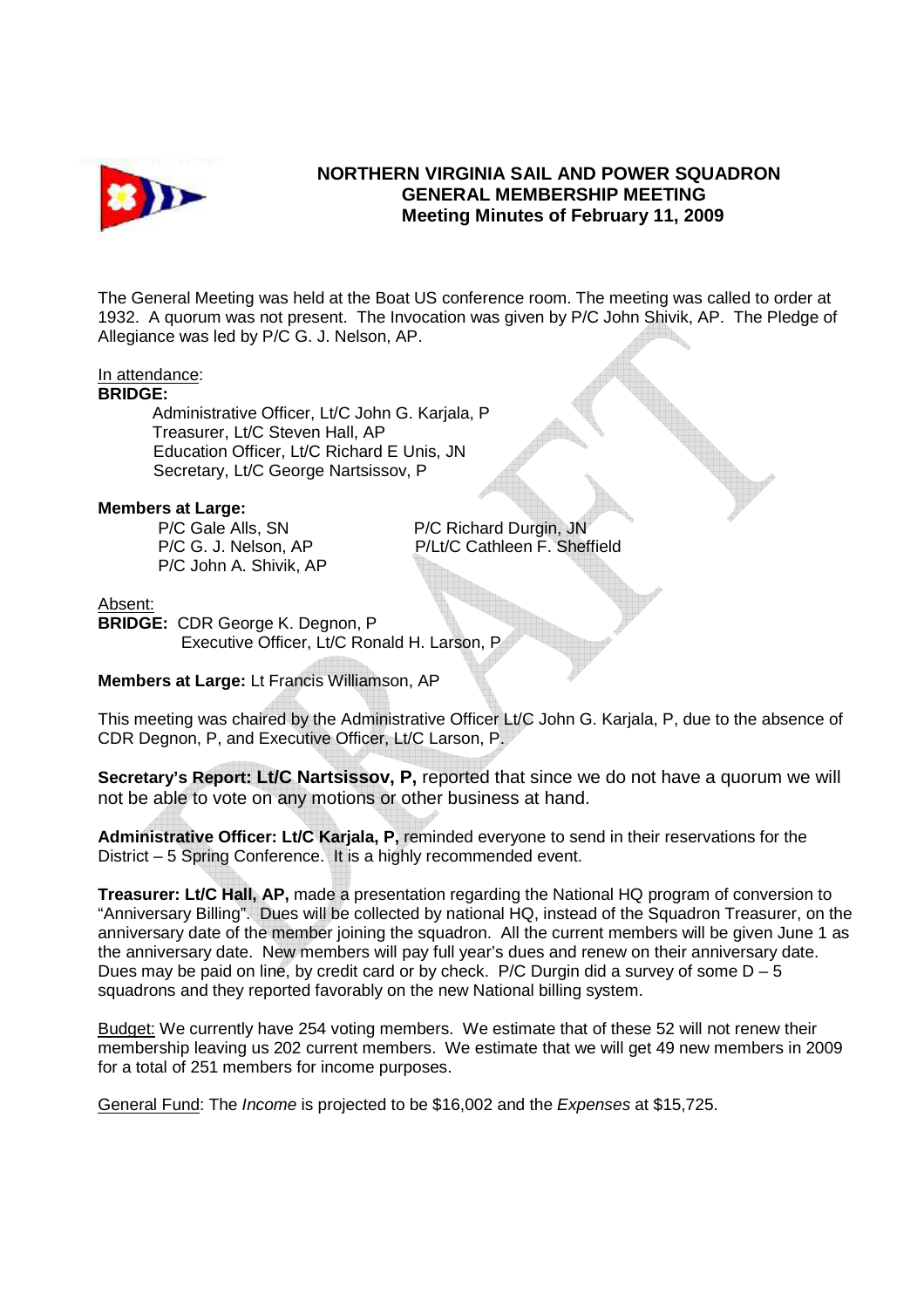Education Budget: The total *Income* is projected to be \$13,739 and the Expenses are projected to be \$7,987. The increase in income is anticipated due to more courses to be offered. A new computer will be purchased from this year's (2008/2009) funds and two projectors from the 2009/2010 budget.

Net Worth Projections: 2008/2009, (3 – 31 – 2009) : \$53,185 2009/2010 : \$63,303 "Flower Power Fund": 2008/2009, (3 – 31 – 2009): \$21,577 2009/2010 : \$23,127

Note: A vote could not be taken to approve the budget due to lack of quorum.

**P/C John Shivik, AP,** indicated that he has applications for name tags, shirts, tote bags (\$20) and other merchandize.

**Education Officer: Lt/C Unis**, **JN,** indicated that we are planning to have more advanced courses this year. On the schedule are: Seamanship Course, April 20

 Piloting Course, Fall (See Web Site for Schedule) Advanced Piloting, next Spring (See Web Site for Schedule) Three Boating Safety Courses are on going Senior Navigator Course – still waiting for class books Seminars: Anchoring (April) Boat Handling Under Power Knots Considering a "Paddling" seminar

**Committees:** 

**Public Relations: Lt Frank Shultz, S**, Indicated that The Washington Post is prohibitively expensive to advertise in. He is looking at other publications more inclined to boaters, some of which are free. He displayed some of the materials that will be available at the Boat Show. The Boat Show, March 13 – 15, is a great opportunity for new membership recruiting. A new ink stamp with the updated Squadron web site is now available.

**Membership: Lt Fred Zugay, JN,** reported that we have one new member application, with one other a potential.

**Nominating Committee: P/C Alls, SN,** read the proposed slate of officers for the coming year, 2009 – 2010.

There being no further business the general business portion of the meeting was adjourned at 2015.

**Guest Speaker: P/C Alls,** introduced Captain Terry Hill, "Potomac Marine", Tow Boat US operator, based out of Woodbridge, Virginia, who made a very interesting presentation on tow boat operations.

Respectfully submitted,

George Nartsissov

Lt/C George Nartsissov, P **Secretary** Northern Virginia Sail and Power Squadron